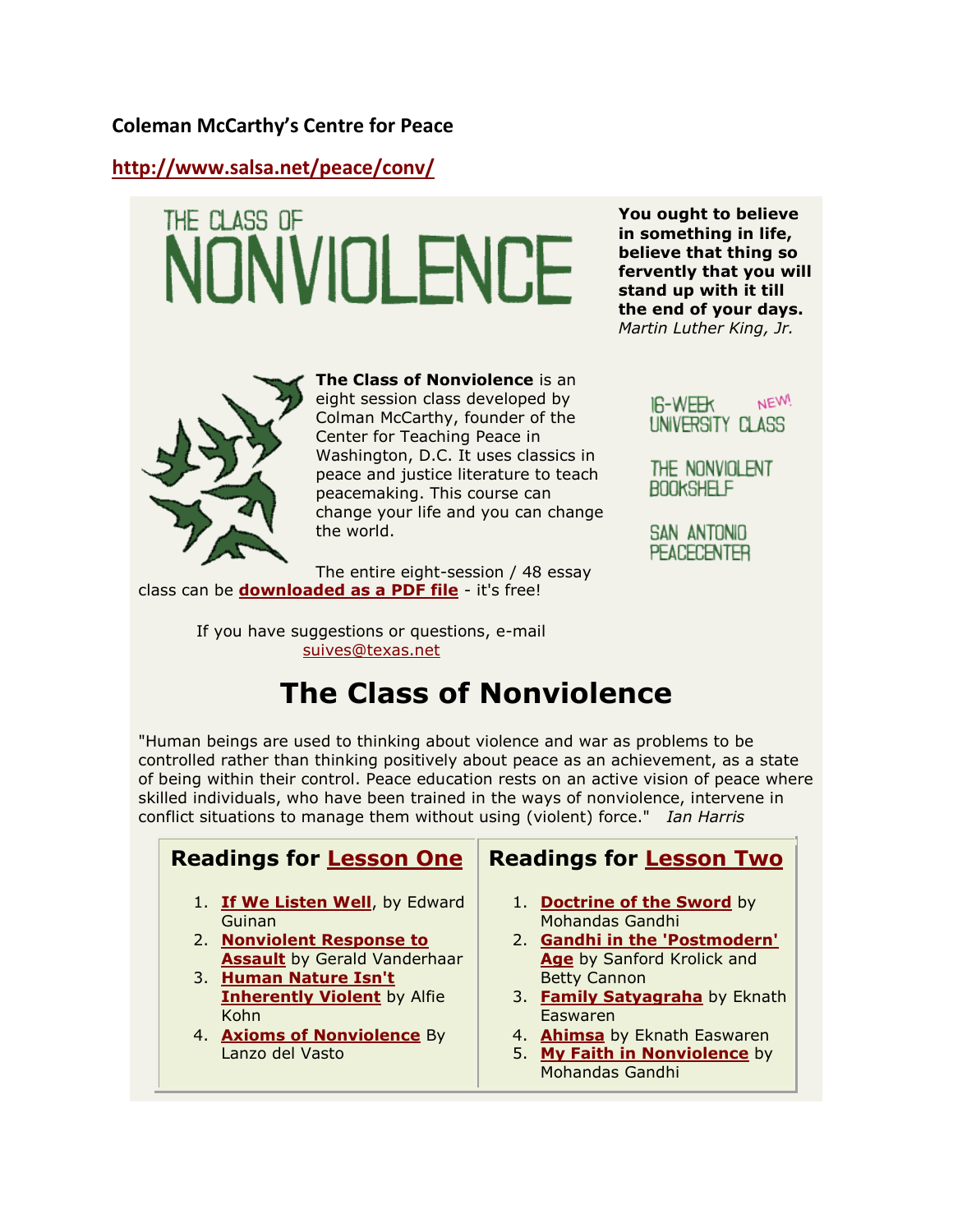- 5. **[Teaching Reverence for Life](http://salsa.net/peace/conv/8weekconv1-6.html)** by Albert Schweitzer
- 6. **[Students Astutely Aware](http://salsa.net/peace/conv/8weekconv1-7.html)** by Colman McCarthy

#### **Readings for [Lesson](http://salsa.net/peace/conv/hs8weekconv3.html)  [Three](http://salsa.net/peace/conv/hs8weekconv3.html)**

- 1. **[Love is the Measure](http://salsa.net/peace/conv/hs8weekconv3-1.html)** by Dorothy Day
- 2. **[Poverty and Precarity](http://salsa.net/peace/conv/hs8weekconv3-2.html)** by Dorothy Day
- 3. **[Undeclared War to Declared](http://salsa.net/peace/conv/8weekconv3-3.html)  [War](http://salsa.net/peace/conv/8weekconv3-3.html)** by Dorothy Day
- 4. **[This Money is Not Ours](http://salsa.net/peace/conv/8weekconv3-5.html)** by Dorothy Day
- 5. **[The Scandal of the Works of](http://salsa.net/peace/conv/8weekconv3-4.html)  [Mercy](http://salsa.net/peace/conv/8weekconv3-4.html)** by Dorothy Day
- 6. **[Dorothy Day](http://salsa.net/peace/conv/8weekconv3-6.html)** by Colman **McCarthy**

#### 6. **[Love](http://salsa.net/peace/conv/8weekconv2-6.html)** by Mohandas Gandhi

7. **[A Pause From Violence](http://salsa.net/peace/conv/8weekconv2-7.html)** by Colman McCarthy

#### **Readings for [Lesson Four](http://salsa.net/peace/conv/hs8weekconv4.html)**

- 1. **[Martin Luther King, Jr.](http://salsa.net/peace/conv/8weekconv4-1.html)** by Charles De Benedetti
- 2. **[Loving Your](http://salsa.net/peace/conv/8weekconv4-2.html) Enemies** by Martin Luther King, Jr.
- 3. **[Declaration of](http://salsa.net/peace/conv/8weekconv4-3.html)  [Independence from the War](http://salsa.net/peace/conv/8weekconv4-3.html)  [in Vietnam](http://salsa.net/peace/conv/8weekconv4-3.html)** by Martin Luther King, Jr.
- 4. **[Pilgrimage to Nonviolence](http://salsa.net/peace/conv/8weekconv4-4.html)** by Martin Luther King, Jr.
- 5. **[King and Pacifism: The](http://salsa.net/peace/conv/8weekconv4-5.html)  [Other Dimension](http://salsa.net/peace/conv/8weekconv4-5.html)** by Colman **McCarthy**

#### **Readings for [Lesson Five](http://salsa.net/peace/conv/hs8weekconv5.html)**

- 1. **[Feminism, Peace and Power](http://salsa.net/peace/conv/8weekconv5-1.html)** by Mary Roodkowsky
- 2. **[Rape is all too Thinkable for](http://salsa.net/peace/conv/8weekconv5-2.html)  [Quite the Normal Sort of](http://salsa.net/peace/conv/8weekconv5-2.html)  [Man](http://salsa.net/peace/conv/8weekconv5-2.html)** by Neal King and Martha **McCaughey**
- 3. **[To the Women of India](http://salsa.net/peace/conv/8weekconv5-3.html)** by Mohandas Gandhi
- 4. **[Narrowing the Battlefield](http://salsa.net/peace/conv/8weekconv5-4.html)** by Carol Ascher
- 5. **[Patriarchy: A State of War](http://salsa.net/peace/conv/8weekconv5-5.html)** by Barbara Hope
- 6. **[An American Shero of 1941](http://salsa.net/peace/conv/8weekconv5-6.html)** by Colman McCarthy

### **Readings for [Lesson](http://salsa.net/peace/conv/hs8weekconv7.html)  [Seven](http://salsa.net/peace/conv/hs8weekconv7.html)**

#### **Readings for [Lesson Six](http://salsa.net/peace/conv/hs8weekconv6.html)**

- 1. **[The Technique of](http://salsa.net/peace/conv/8weekconv6-1.html)  [Nonviolent Action](http://salsa.net/peace/conv/8weekconv6-1.html)** by Gene **Sharp**
- 2. **[The Politics of Nonviolent](http://salsa.net/peace/conv/8weekconv6-2.html)  [Action](http://salsa.net/peace/conv/8weekconv6-2.html)** by Gene Sharp
- 3. **[The Methods of Nonviolent](http://salsa.net/peace/conv/8weekconv6-3.html)  [Protest and Persuasion](http://salsa.net/peace/conv/8weekconv6-3.html)** by Gene Sharp
- 4. **[Albert Einstein on Pacifism](http://salsa.net/peace/conv/8weekconv6-4.html)**
- 5. **Letter [to Ernesto Cardenal:](http://salsa.net/peace/conv/8weekconv6-5.html)  [Guns Don't Work](http://salsa.net/peace/conv/8weekconv6-5.html)** by Daniel Berrigan
- 6. **[Building Confidence at](http://salsa.net/peace/conv/8weekconv6-6.html)  [Prairie Creek](http://salsa.net/peace/conv/8weekconv6-6.html)** by Colman McCarthy

#### **Readings for [Lesson](http://salsa.net/peace/conv/hs8weekconv8.html)  [Eight](http://salsa.net/peace/conv/hs8weekconv8.html)**

1. **[Animals, My Brethren](http://salsa.net/peace/conv/8weekconv8-1.html)** by Edgar Kupfer-Koberwitz